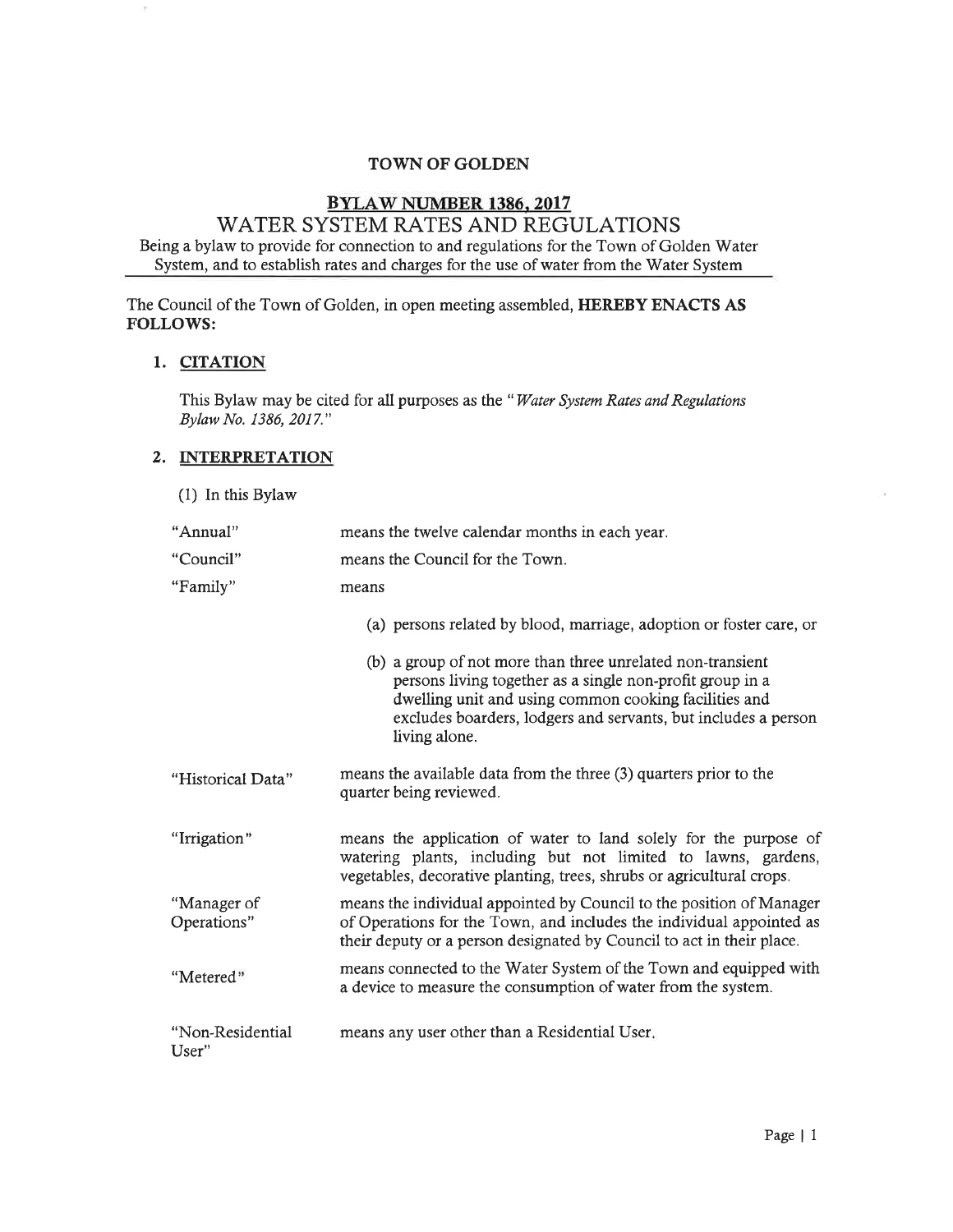| "Owner"                       | has the same meaning as in the <i>Community Charter</i> , and in relation to<br>the common property under the <i>Strata Property Act</i> , means the strata<br>corporation.                                                                                                                                                  |
|-------------------------------|------------------------------------------------------------------------------------------------------------------------------------------------------------------------------------------------------------------------------------------------------------------------------------------------------------------------------|
| "Parcel"                      | has the same meaning as in the Community Charter.                                                                                                                                                                                                                                                                            |
| "Premises"                    | means any Parcel of land, building, erection or thing connected to the<br>Water System.                                                                                                                                                                                                                                      |
| "Quarterly"                   | means every three months during a calendar year.                                                                                                                                                                                                                                                                             |
| "Residential Unit"            | means a housing unit sheltering not more than one Family and not<br>more than one set of cooking facilities, consisting of either a detached<br>housing unit, one self-contained suite in a residential building, one half<br>of a duplex or one self-contained suite in a building containing three or<br>more such suites. |
| "Residential User"            | means a person using a connection to the Water System from a<br>building used exclusively for residential purposes, including a<br>Residential Unit located within a triplex or four plex building, and<br>otherwise containing not more than two (2) Residential Units.                                                     |
| "Town"                        | means the Town of Golden, or the area contained within the<br>boundaries of the Town.                                                                                                                                                                                                                                        |
| "Turn off"                    | means to turn off the water supply to Premises by closing a Town<br>owned valve or by any other means.                                                                                                                                                                                                                       |
| "Turn on"                     | means to allow the flow of water by opening a Town owned valve or<br>by any other means.                                                                                                                                                                                                                                     |
| "Unmetered"                   | means any water supply that is not Metered.                                                                                                                                                                                                                                                                                  |
| "Water Service<br>Connection" | means a piping connection that conveys water from the Water<br>System to the inside of a building.                                                                                                                                                                                                                           |
| "Water System"                | means any Water System or part of it, owned or operated by the<br>Town.                                                                                                                                                                                                                                                      |
| "Water User"                  | means a person who uses water from the Water System.                                                                                                                                                                                                                                                                         |

#### Town's Portion of Water Service Connection

(2) The Town's portion of the Water Service Connection ends at an owner's property line. Any piping connection, or portion thereof, located within the boundaries of the property is the sole responsibility of the owner, subject to any water meters, which are owned by the Town but may be located inside building structure. Water meter maintenance and repair is set out at section 5 of this Bylaw.

#### 3. CONNECTIONS TO THE WATER SYSTEM

- (1) The Town is not obligated to
	- (a) supply water to Premises which do not abut the'Water System, or
	- (b) make connections to Premises during such periods of the year when the ground is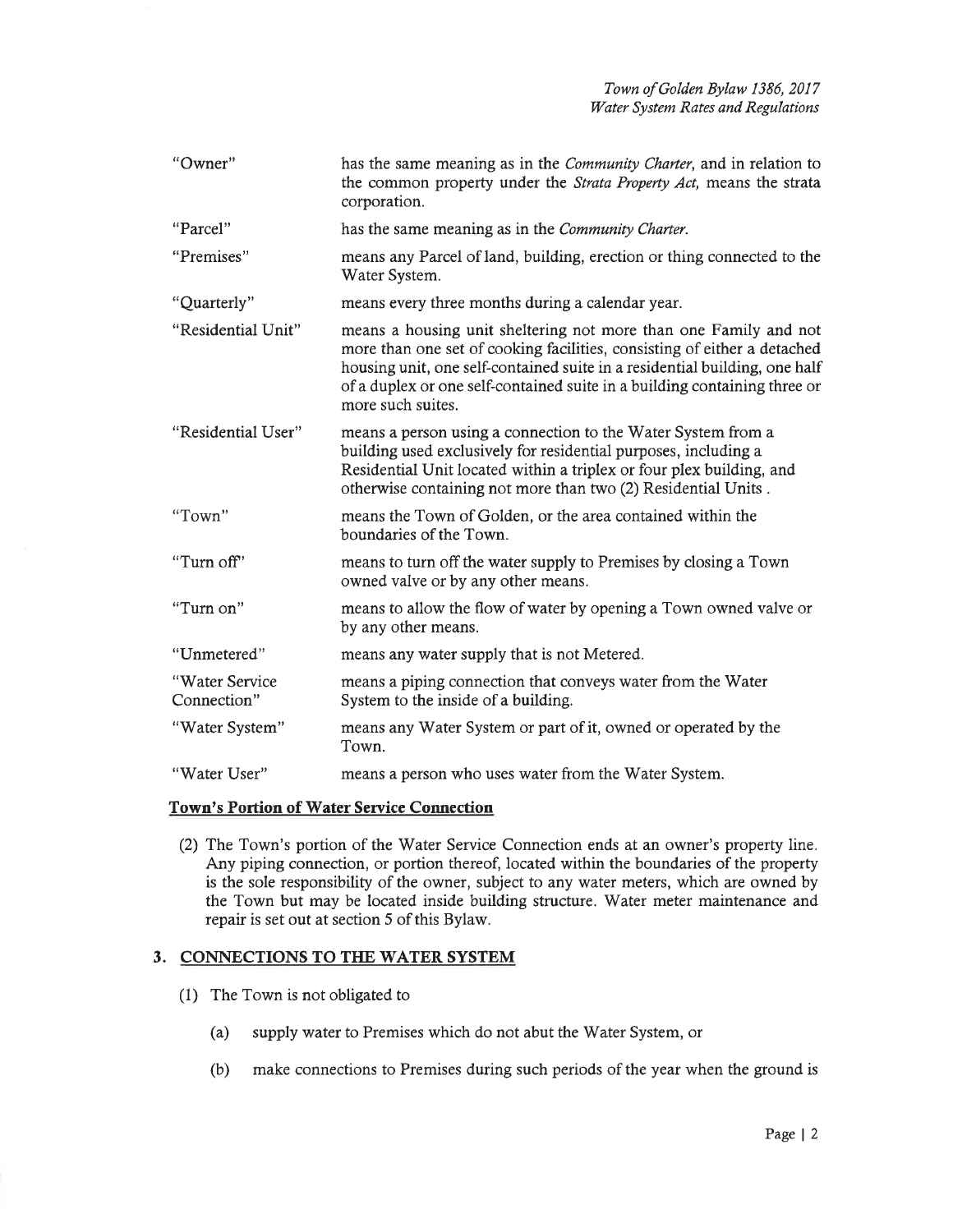frozen or typically frozen.

(c) Every Owner whose Parcel abuts the Water System must connect their Parcel to the Town's 'Water System and pay to the Town the applicable connection fee set out in Schedule A.

## 4. APPLICATIONS

- (1) Prior to proceeding with any of the following, a person must apply in writing to the Town in a form approved by the Manager of Operations:
	- a) use water from the Water System;
	- b) terminate the use of water from the Water System;
	- c) install a new connection to the Water System; or
	- d) Turn On or Turn Off the water supply to the Premises.
- (2) In the event of an emergency, such as but not limited to structural flooding, a person may Turn Off the water supply to the Premises but shall report the Turn Off to the Manager of Operations in writing within the next business day.

#### 5. CONSTRUCTION STANDARDS

- (1) Every Owner must ensure that:
	- a) all Water Service Connections are laid and maintained in accordance with the Town of Golden Subdivision and Development Servicing Bylaw Number 1223, 2008, as amended or replaced from time to time;
	- b) all plumbing works connecting the Water System with or contained in any Premises must be done in good and workmanlike manner with approved material in accordance with the British Columbia Building Code and the Canadian Plumbing Code as amended or replaced from time to time; and
	- c) plumbing works connecting the Premises to the Water System remain uncovered until the plumbing works have been inspected and accepted by the Manager of Operations.
- (2) The Manager of Operations may Turn Off, or refuse to Turn On, the supply of water to a premise until satisfied that the requirements and standards of the Building Code, the Canadian Plumbing Code, and this Bylaw have been met.
- (3) In the case of Premises which may be or are separate Residential Units and do not have separate Water Service Connections which can be controlled outside the property line:
	- a) provision must be made within the Premises for control of water supply to each such Residential Unit;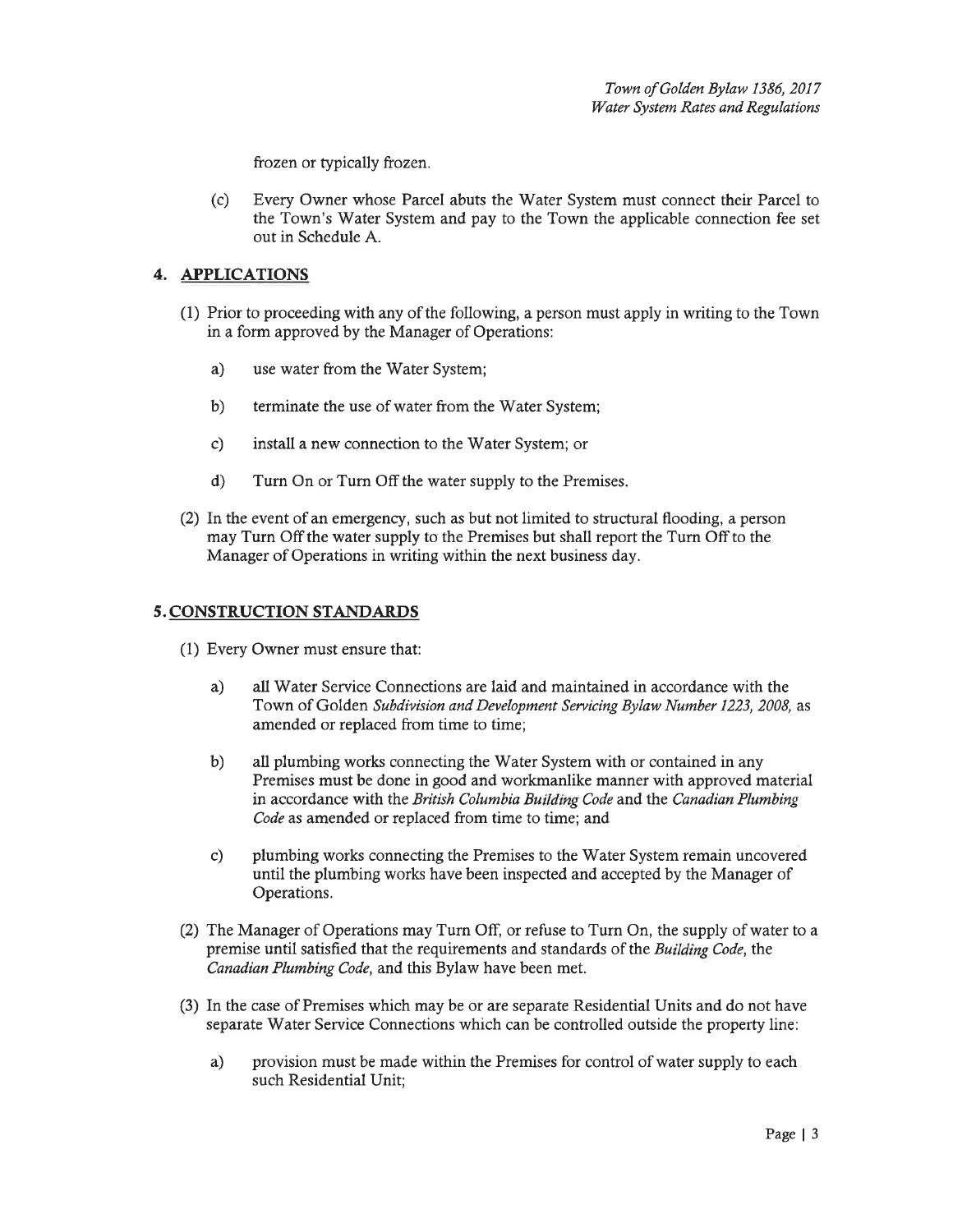- b) the Owner or occupier of each Premises must allow entry and access for inspection of the water supply control equipment by the Manager of Operations at reasonable times and in a reasonable manner, and aftet taking reasonable steps to notify the owner or occupier before entry, and in the case of a Residential Unit only if one of the following applies:
	- $(i)$  the occupier consents;
	- $(ii)$  the municipality has given the occupier at least 24 hours' written notice of the entry and the reasons for it;
	- (iii) the entry is made under the authority of a warrant under this or another Act;
	- (iv) the person exercising the authority has reasonable grounds for believing that failure to enter may result in a significant risk to the health or safety of the occupier or other persons;
	- (v) the entry is by the Manager of Operations for inspecting and determining whether all regulations, prohibitions and requirements are being met in relation to any matter under this Bylaw; and
- c) the Manager of Operations may, subject to 24 hours' notice except in an emergency, Turn Off and seal the control valves to such parts of the said Premises as the Manager deems necessary or advisable to effect compliance with those enactments or otherwise to ensure that the Water Service Connections and water supply control equipment are installed, operated and maintained in a safe and proper manner. An Owner or occupier may apply to Council for reconsideration of the decision of the Manager of Operations.
- (4) Should an Owner fail to abide by any requirements under this Bylaw, including but not limited required to repairs and maintenance, the Town shall be entitled to fulfill the Owner's requirements and to recover the costs from the Owner.

## 6. WATER METERS AND BACKFLOW PREVENTERS

- (1) An Owner of any of the following properties:
	- a) Non-residential Premises;
	- b) residential Premises containing three (3) or more Residential Units; or
	- c) strata property;

must, at the Owner's sole expense, install a water meter on the Water Service Connection that:

i. meets the standards of the Canadian Standards Association or the American Water Works Association, as set out in Schedule B;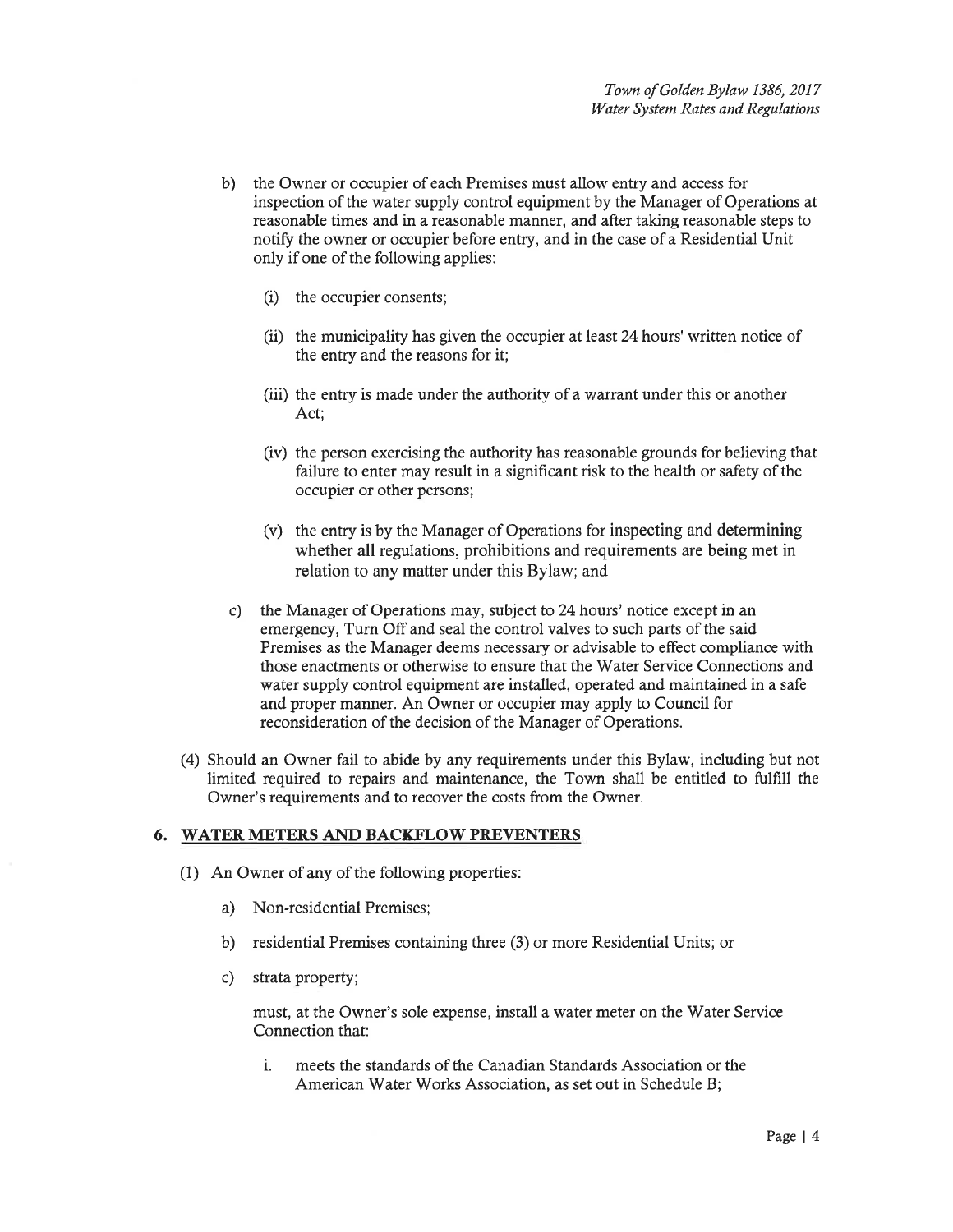- ii. is of a fype and size and at a location approved by the Manager of Operations;
- iii. is capable of being remotely read; and
- iv. includes a backflow prevention device in accordance with the Town's Cross Connection Control Bylaw, No. 1282, as amended or replaced from time to time.
- (2) Every Owner of Premises must ensure that awater meter required on the Premises is protected always against damage including impact, vandalism, corrosion andfreezing
- (3) Every Owner of Premises must promptly notiff the Manager of Operations of any damage that may occur to the meter, and must take immediate steps to repair or replace the meter, and notify the Manager of Operations of the repair or replacement.
- (4) The Owner must replace and pay the cost of replacement of a water meter when
	- a) the replacement is at the initiative of the Owner;
	- b) the replacement is necessary or required due to change of use, capacity, renovations, new construction or other circumstances under the control of the Owner; or
	- c) the meter has been damaged or fails to work properly due to negligence, vandalism, corrosion, freezing, weat, aging or any other reason;

provided that

d) if the replacement of awater meter is initiated by the Town, the Town will bear the cost of the meter and its installation, and the Owner is thereafter responsible as set out in this Bylaw.

A water meter installed under this Bylaw is owned by the Town.

#### 7. SERYICE STANDARDS

- (1) In the event of afrozen Water Service Connection or similar type of problem, the Owner shall first call a plumber, at the Owner's expense, and if it is determined that the problem is on the Town portion of the Water Service Connection, the Owner must call the Manager of Operations, who will arrange for the problem to be attended to.
- (2) If repairs or replacements are required to the Water System that are due to a failure by the Owner or occupant to comply with this Bylaw, the Building Code, the Plumbing Code, or to another cause arising from the action, inaction or fault of the Owner, the current Owner is liable for all costs incurred by the Town to repair or replace any part of the Water System.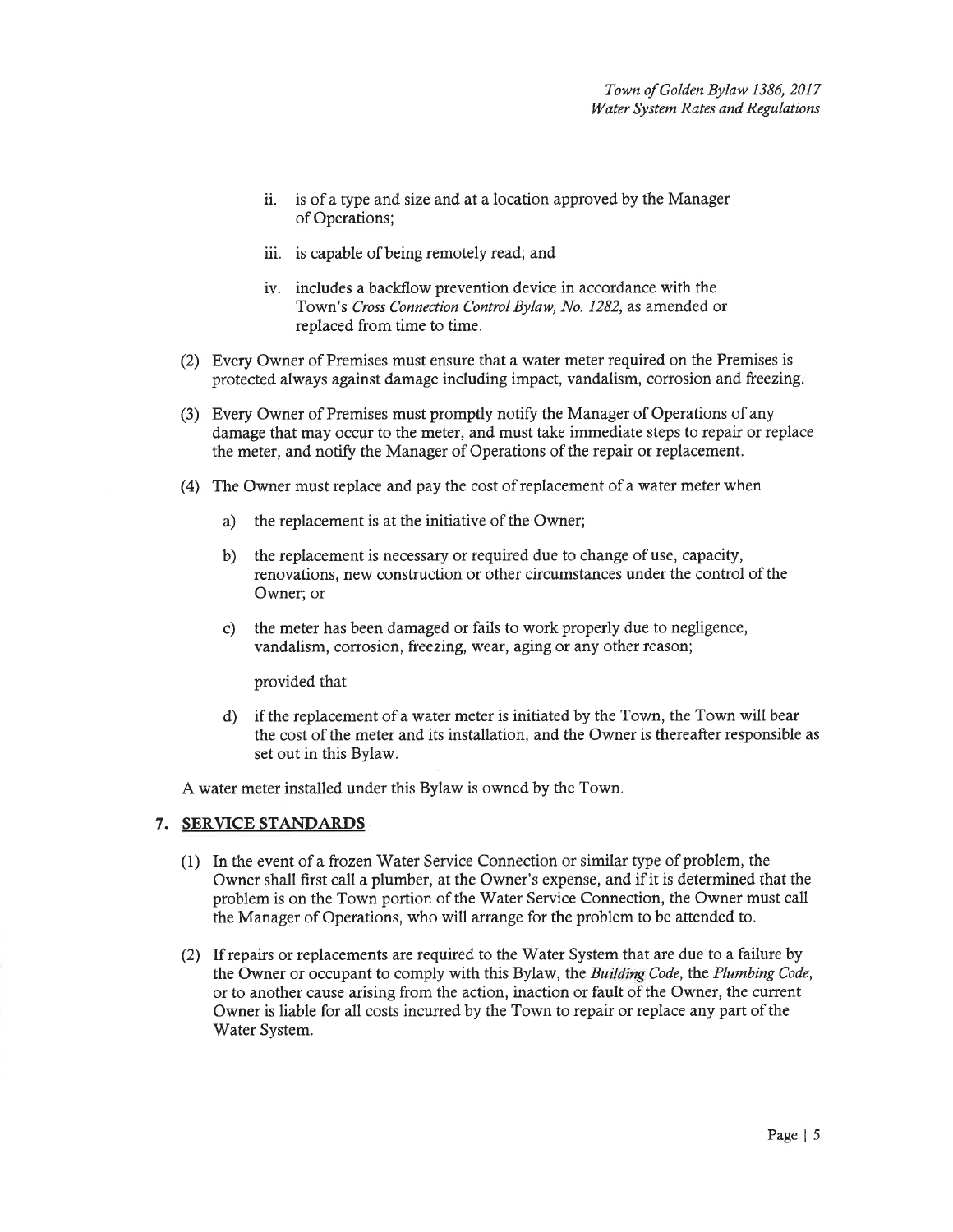#### 8. WATER CONSERVATION

- (1) During a power outage, Water Users must not use water for non-essential uses which include:
	- a) fountains;
	- b) jets;
	- c) garden and lawn sprinklers;
	- d) water play areas;
	- e) car washing;
	- f) clothes washing; or
	- g) recreational purposes.
- (2) In the event of a power outage every'Water User must take steps to ensure that both manual and automated watering systems are turned off during the power outage.
- (3) For the purpose of conservingwatet, the watering of lawns and gardens is restricted throughout the year as follows:
	- a) a Water Users or service provider of Premises having an odd-numbered address must not water lawns and gardens except on the odd numbered days of the month during the hours of  $4am$  to 10am and 7pm to 10pm;
	- b) a'Water User or service provider of Premises having an even-numbered address must not water lawns and gardens except on the even numbered days of the month during the hours of 4am to 10am and 7pm to 10pm;
	- c) every person operating an Irrigation system must comply with sections 8.(3) a) and 8.(3) b);
	- d) an Owner of lawns and gardens via an automated Irrigation system is permitted only to water only during the hours of midnight to 6amin accordance with the even and odd address and day conventions stipulated in sections 8.(3) a) and 8.(3) b); and
	- e) hand watering of plants using a hose with a working spring-loaded shut-off nozzle or a hand-held container is allowed at any time.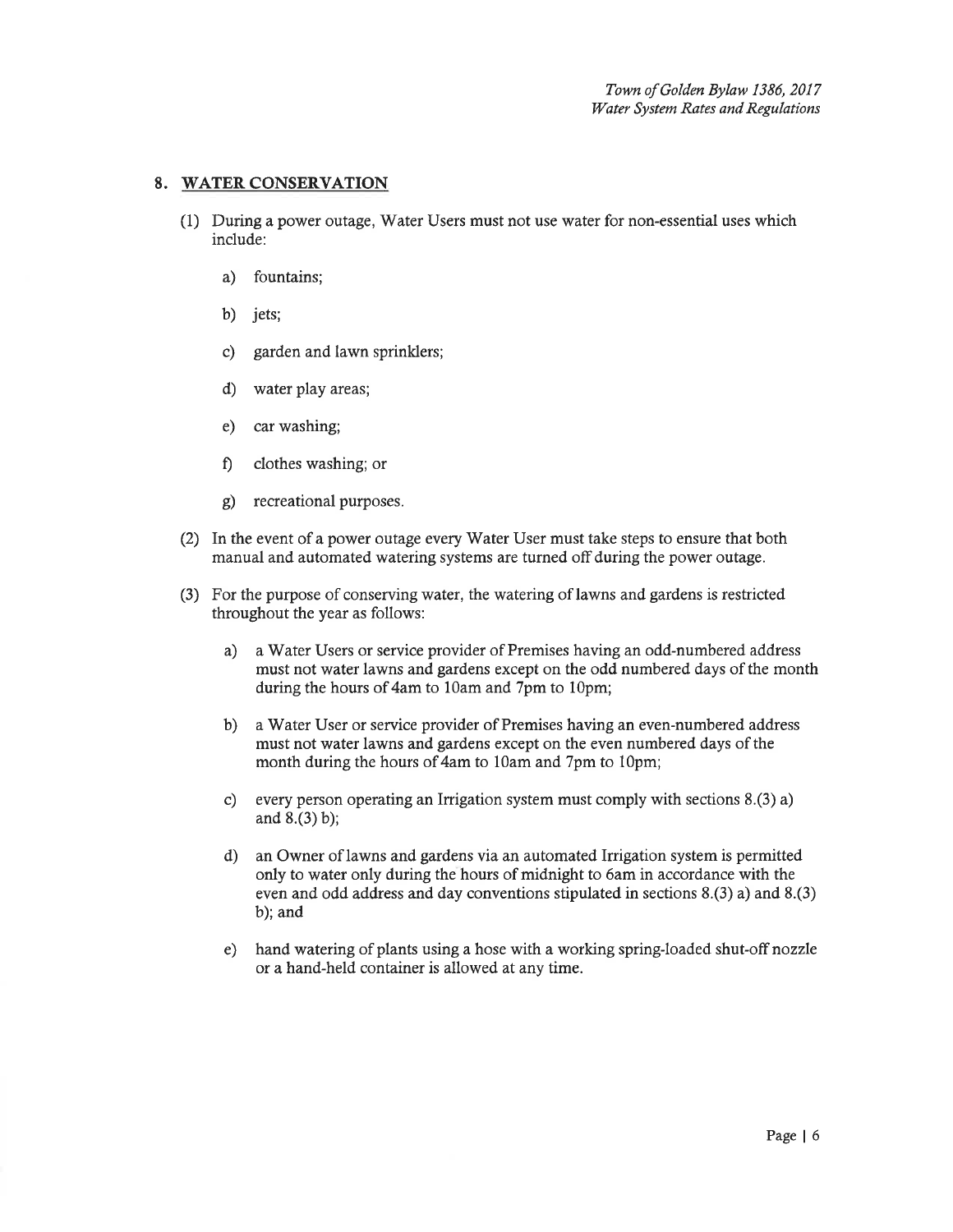- (4) The Manager of Operations may, by notice to the Manager of Corporate Services, temporarily
	- $(i)$  alter any aspect of the watering restriction,
	- (ii) suspend or stop the supply of water to any or all consumers for use in fountains, jets, garden sprinklers, or like appliances, or alter the days or hours for using the same; or
	- (iii) define the number and delivery capacity to such appliances

whenever, weather or climate conditions, or extended electrical disruption, warrant the alteration, suspension or cessation, or it is otherwise necessary in order to conserve water for more essential uses.

- (5) On receiving notice of a temporary change under section 8.(4), the Manager of Corporate Services must publish a notice thereof at the Town Hall and a notice in a newspaper circulated in the Town, andmay, in addition, publish a notice on the Town's website, deliver circulars to Water Users, or take such other steps to provide notice as the Manager of Corporate Services considers reasonable.
- (6) If a'Water User has placed new sod on the Premises, has a newly seeded lawn, or otherwise needs to use water outside the restriction to foster similar new growth or landscaping, the Water User may apply to the Manager of Operations for a Watering Variance Permit to water outside of the restrictions, whereupon the Manager of Operations will consider the request and may issue a permit for the applicant to water outside of the watering restrictions for a period of no longer than 21 days.
- (7) The Manager of Operations may refuse, suspend or cancel a permit in accordance with this Bylaw. The holder of a permit may request Council to reconsider a cancellation or suspension of the permit by the Manager of Operations.
- (8) A permit described in section 8.(6), its date of issue and ending date must be prominently displayed on the frontage of the affected Premises and the permit must be removed from display when it is no longer valid.

# 9. REGULATIONS

- (1) Subject to section  $5(3)(b)$ , the Manager of Operations may enter at all reasonable times, any property or Premises to which Town water is supplied, and access locations and equipment on the property or Premises related to the Water System including, without limitation, the curb stop, the water meter, the backflow preventer and water supply control equipment, for inspecting and determining whether all regulations, prohibitions and requirements are being met in relation to any maffer under this Bylaw.
- (2) A person must not obstruct or prevent entry on a property or Premises for the purposes identified in section 9.(1).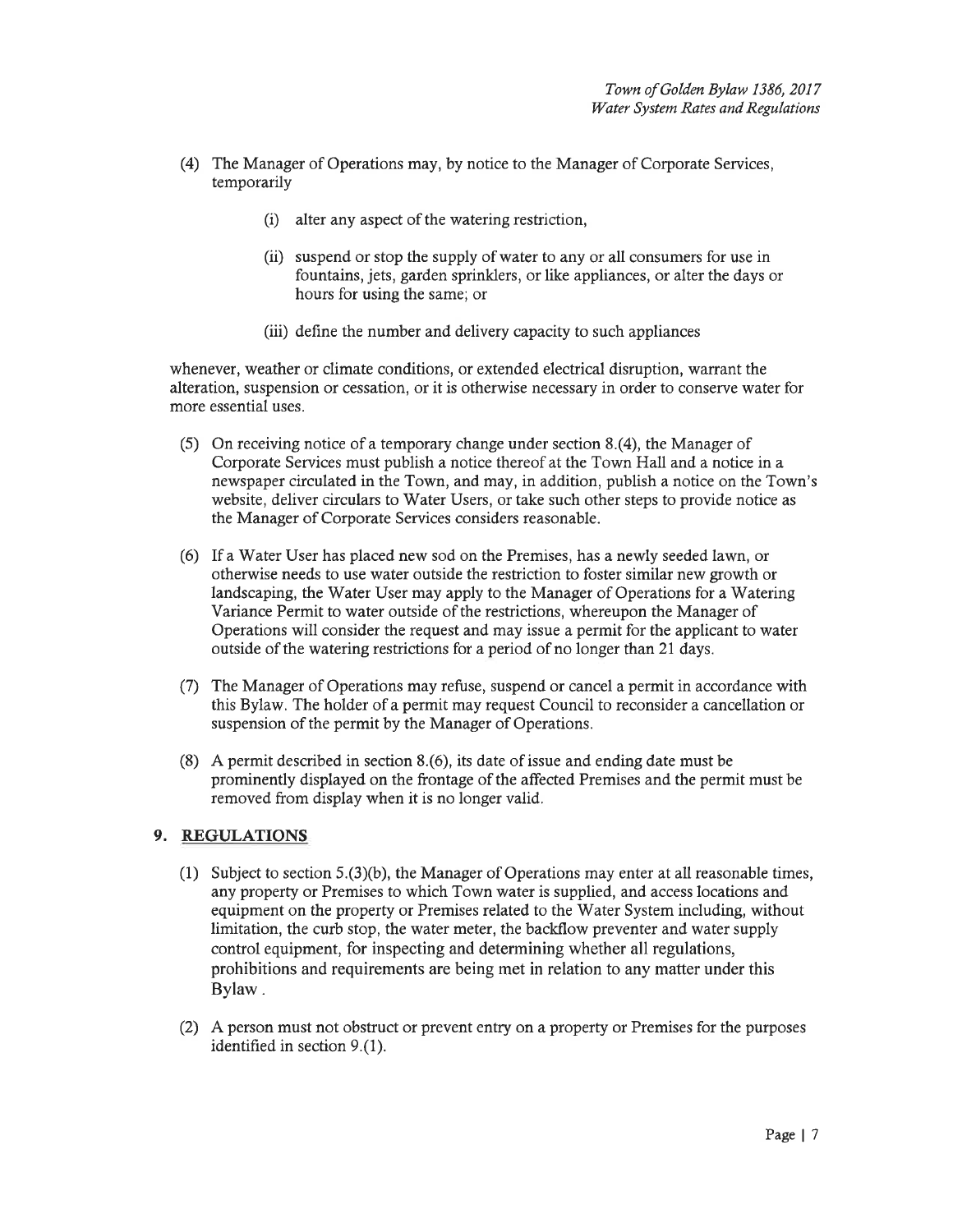- (3) A person must not make connection to, Turn On, Turn Off, or otherwise interfere with, in any manner, any portion of the Water System including but not limited to, any water mains, connections, curb-stops, isolation valves, wells, pumps, hydrants or reservoirs, without having first obtained the express written permission of the Manager of Operations.
- (4) A person must not wilfully, through inaction, neglect or by cause:
	- a) hinder or interrupt the Town, its contractors, servants, agents or workers in the exercise of any of the powers or duties authorized by this or any other bylaws of the Town, or in the carrying out of duties specified under Provincial or Federal legislation;
	- b) discharge or run offany water from the'Water System so that the water runs to waste or to no provident use;
	- c) obstruct the free access to any fire hydrant by parking or placing on or within 5m of such hydrant any vehicle, material, rubbish or obstruction including snow;
	- d) in any way introduce any contaminants to the Water System, foul the water in the Water System, or commit any damage to the Water System;
	- e) alter or damage any water meter or water meter seal or open or tamper with the meter bypass line so as to lessen or alter the amount of water registered;
	- f) sell, give away, permit to be taken away, or dispose of any water supplied by the Water System to any Parcel of property or Premises which does not have an authorized connection to the Water System, unless:
		- i. the sale or distribution of that water is by a landlord to a tenant;
		- ii. the sale or distribution of that water is by astrata corporation to a member;
		- iii. the person has first received authorization in writing to do so by the Manager of Operations; and
		- iv. any charge for that water to the tenant or member for Water Use does not exceed the amount charged by the Town;
	- g) trespass on reservoirs, pump stations or other Water System properties;
	- h) without limiting paragraph f), sell or resell water by wholesale from the Water System in bulk, in containers of any size, or by pipeline except under section 13; or
	- i) contaminate the water table within the well capture zone or contaminate the ground within the well capture zone which may lead to contamination of the water table.
- (5) In the event of any waste of water being found to exist in the 'Water System, the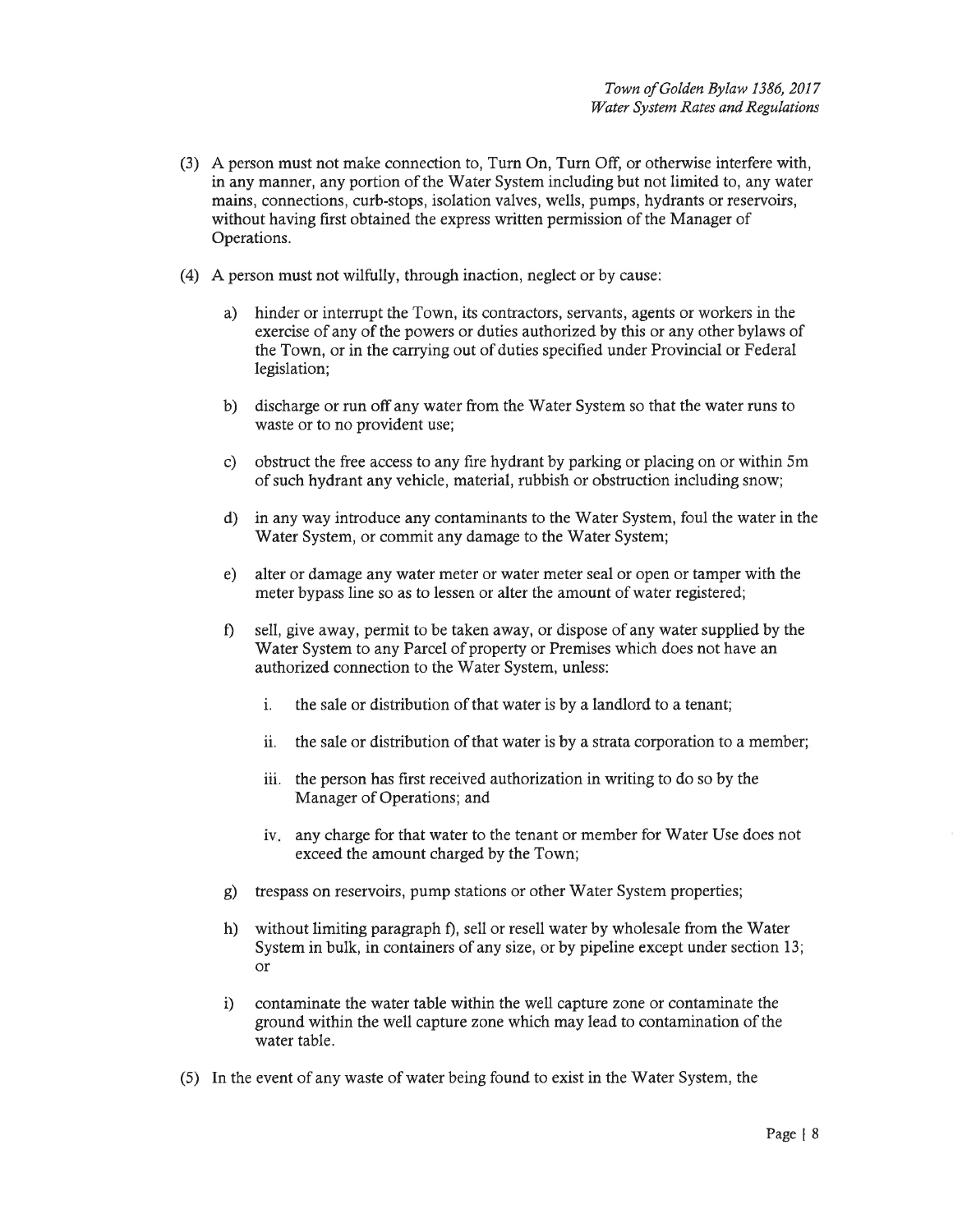Manager of Operations will give the Owner of the Premises notice to have the relevant defect remedied.

- (6) If a waste of water is discovered and determined to be of an urgent and serious nature, the Manager may immediately shut offthe supply of water to the Premises and service will not again be turned on until such defect has been remedied as required and the appropriate turn-offand turn-on fees have been paid by the Owner.
- (7) No person will have any claim against the Town because of Turning Offthe water supply, if this is authorized under this Bylaw.

#### 10. WATER USER FEES

- (1) Every Owner of Premises to which water is supplied from the Water System must pay, in accordance with Schedule A, for:
	- a) the applicable connection fee;
	- b) the applicable monthly fee; and
	- c) any Turn on or Turn off fees.
- (2) The Town may enforce the collection of any Water User fees that are due and payable by December 31<sup>st</sup> of the calendar year in which they were due, if not paid on or before that date, in the same manner as taxes in arrears in accordance with the provisions of the Community Charter.
- (3) Fees for connection, Turn On or Turn Offof water, or other occasional services for which an application is required or a request is made, are due and payable at the time of application or request.
- (4) Unless otherwise specified, amounts stated on any invoice for services or actions taken under this Bylaw by or on behalf of the Town are due and payable within thirty (30) days from the invoice date for Metered and Bulk Water Users and on or before the last business day in March for Unmetered users. A service charge of 1% per month (12%) per annum) will be charged on all overdue accounts.
- (5) In the case of a connection being made during any year, the fees imposed will begin with the month during which the water supply is turned on. If the connection is made before the fifteenth  $(15<sup>th</sup>)$  day of the month, the full monthly fee will be charged, otherwise the fee will be one-half  $(\frac{1}{2})$  of the monthly fee.
- (6) In the case of awater service being discontinued during any year, the final invoice will be calculated for the month in which the termination request was made. If the request to discontinue the water services is made before the fifteenth  $(15<sup>th</sup>)$  day of the month, one half  $(\frac{1}{2})$  of the monthly fee will be charged, otherwise the full monthly fee will apply.For Metered users the consumption charge will be calculated based on the final reading when the water supply is turned off.
- (7) If Premises are occupied by a person other than the Owner, the Owner may request that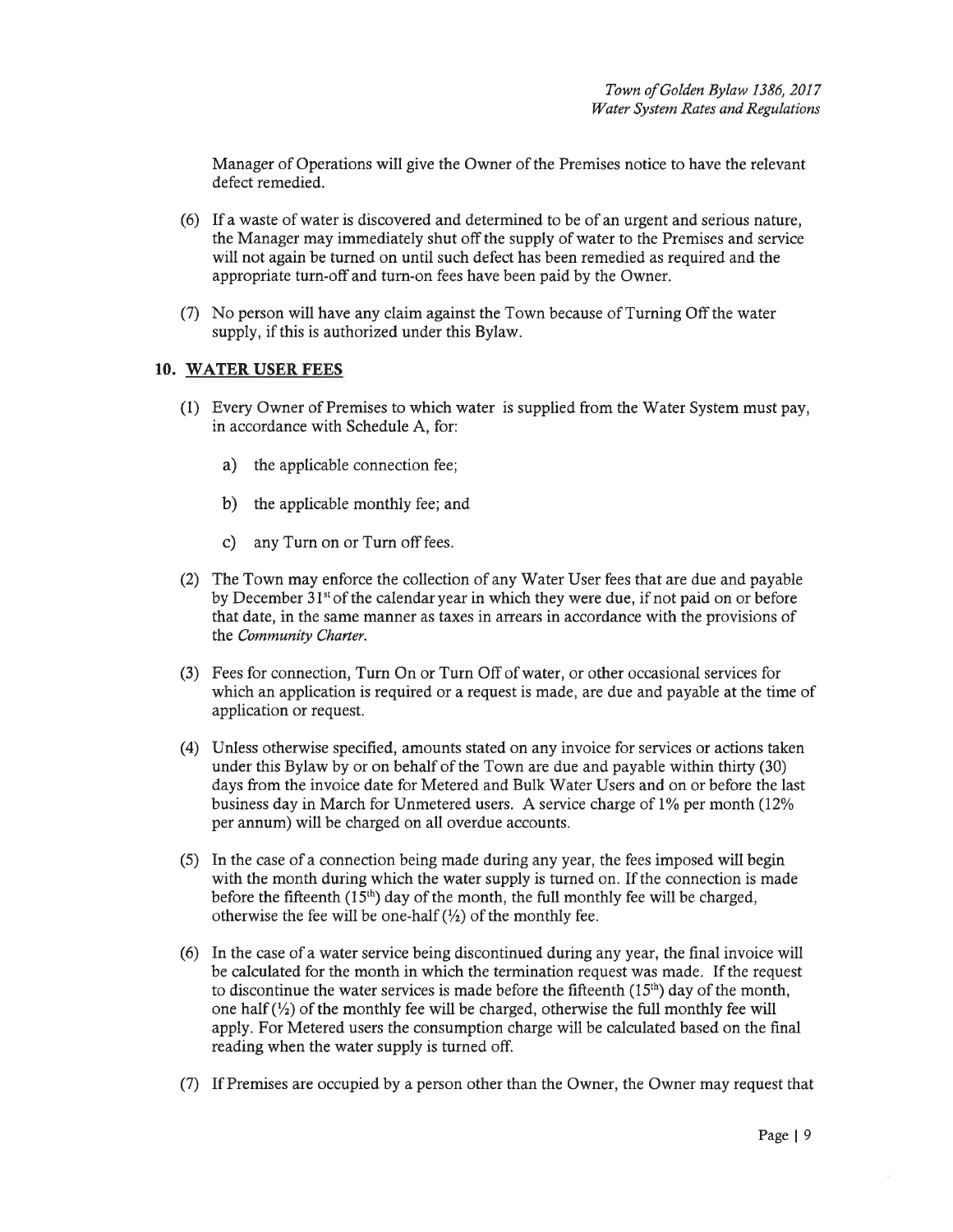the'Water User fee invoice for the Premises be addressed to the Owner's agent, provided that the Owner must pay a fee not paid by the agent by the date when due under this Bylaw.

(8) Any invoice will be considered tendered if mailed to the Owner at the address set out in the real propeffy tax roll, or otherwise to the last address provided to the Town by the Owner.

#### II. UNMETERED USERS

- (1) Unmetered Water Users will be invoiced on an annual flat rate basis.
- (2) Unmetered Water User Fees will be calculated and invoiced in accordance with Schedule A of this Bylaw as either a Residential User or a Non-Residential User
- (3) Unmetered User Fees are due on or before the last business day of March.
- (4) A service charge of  $1\%$  per month (12% annum) will be charged on all overdue accounts.

#### 12. METERED USERS

- (1) Metered V/ater Users will be invoiced on a Quarterly basis and the fees contained therein will become due and payable to the Town thirty (30) days from the date of the invoice.
- (2) A service charge of 1% per month (12% per annum) will be charged on all accounts past 30 days.

#### 13. BIJLK WATER USERS

- (1) Bulk water sold from the Thirteenth Street well will be sold on a per load basis as nonpotable water only, and at the rates provided in Schedule A of this Bylaw.
- (2) Bulk Water User fees are due andpayable within 30 days from the date of invoice.
- (3) A service charge of  $1\%$  per month (12% per annum) will be charged on all accounts past 30 days.

## 14. VIOLATION OF BYLAW

- (1) Every person who violates any provision of this bylaw, or who suffers or permits aîy act or thing to be done in contravention of or in violation of any of the provisions of this bylaw, or who neglects to do, or refrains from doing anything required to be done by any of the provisions of this bylaw, commits an offence, and each day that a violation continues constitutes a separate offence.
- (2) Upon conviction of an offence under this bylaw, a person is liable: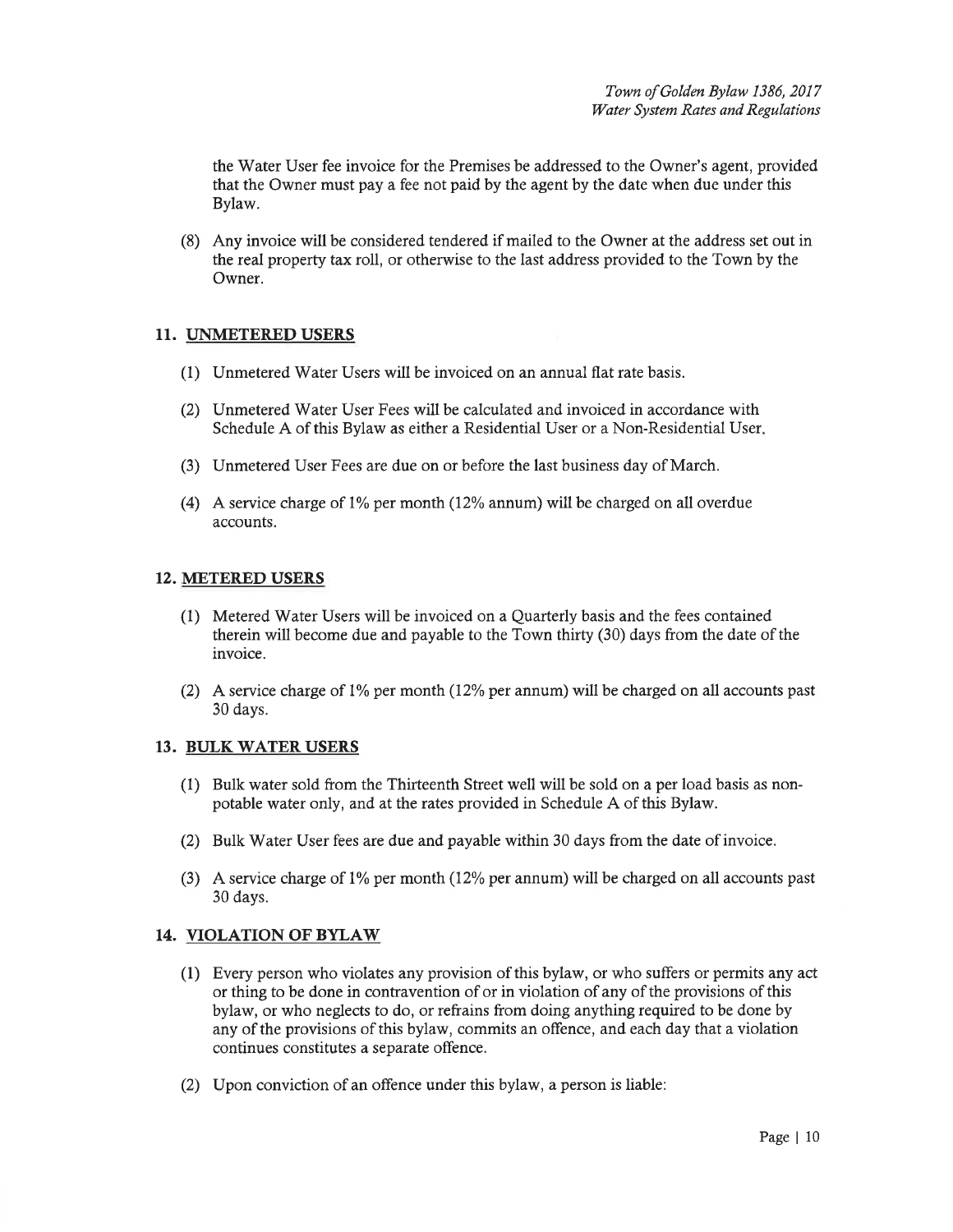- a) to pay a fine of not less than  $$1,000$  and up to  $$10,000$  if proceedings are brought under the Offence Act; or
- b) to pay the fine imposed for that offence in the "Town of Golden Municipal Ticket Information Utilization Bylaw No. 1035" or "Town of Golden Bylaw Notice Enforcement and Dispute Adjudication System Bylaw No. 1380, 2017" as amended or replaced from time to time.

#### 15. SEVERABILITY

If any portion of this bylaw is found invalid by a court of competent jurisdiction, the invalid portion is severed without effect on the remaining portions of the bylaw.

#### **SCHEDULE**

Schedules A and B arc attached to and forms a part of this bylaw.

#### 16. REPEAL

The "Water System Rates and Regulations Bylaw Number 1341, 2014", as amended, is repealed.

| READ A FIRST TIME THIS                       |     |  | 19 <sup>TH</sup> DAY OF DECEMBER | , 2017. |
|----------------------------------------------|-----|--|----------------------------------|---------|
| READ A SECOND TIME THIS 19TH DAY OF DECEMBER |     |  |                                  | , 2017. |
| READ A THIRD TIME THIS                       |     |  | $19^{TH}$ DAY OF DECEMBER        | .2017.  |
| <b>ADOPTED THIS</b>                          | дтн |  | DAY OF JANUARY<br>$\sqrt{GM}$    | , 2018. |
|                                              |     |  |                                  |         |

CORPORATE OFFICER

YOR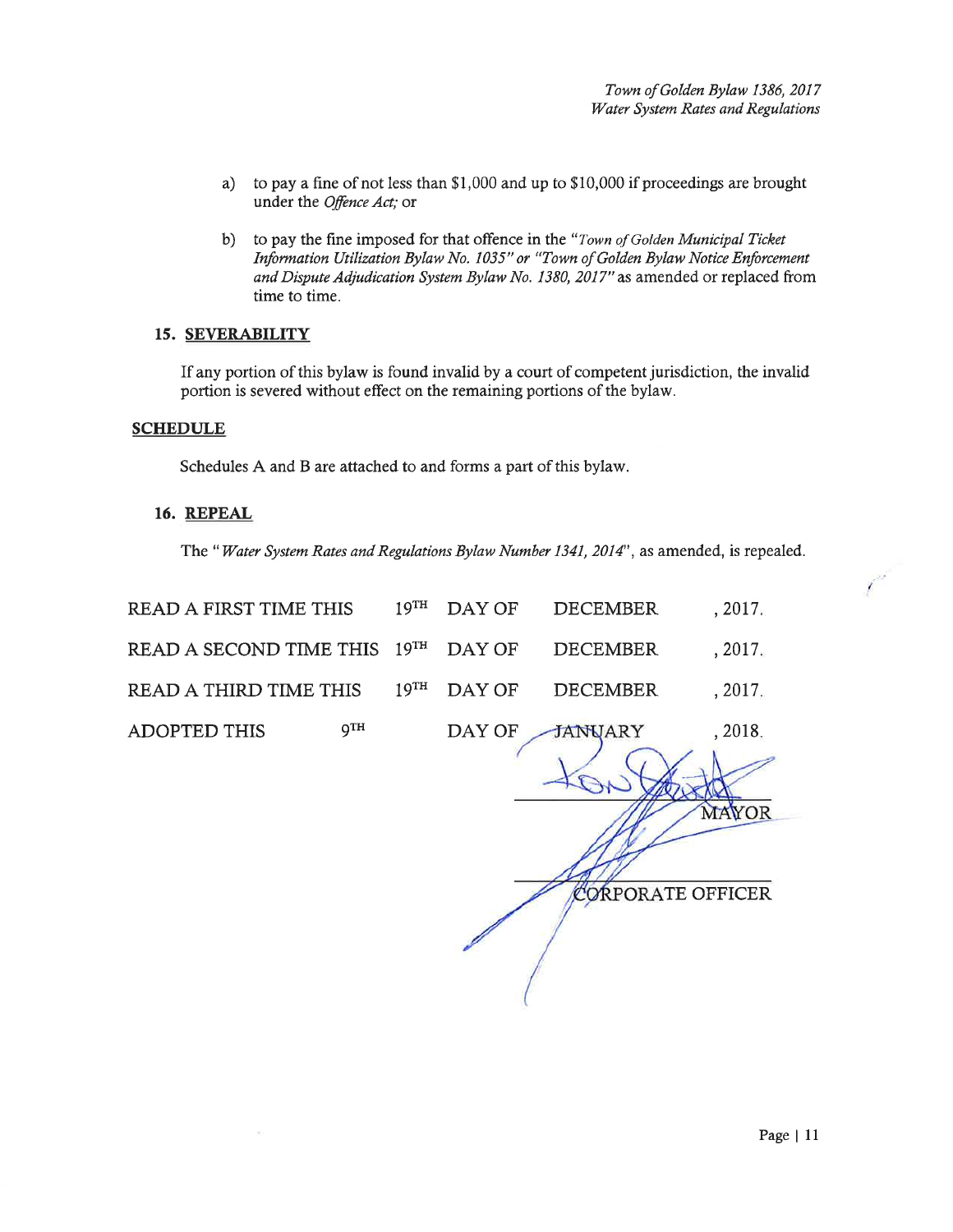## TOWN OF GOLDEN

# BYLAW NUMBER 138ó, 2017 WATER SYSTEM RATES AND REGULATIONS SCHEDULE A – WATER FEES

|     |                                                                                                                                                                                                                                                                                                    | 2018<br>Monthly    | 2018<br>Annual       | 2019<br>Monthly    | <u>2019</u><br>Annual |
|-----|----------------------------------------------------------------------------------------------------------------------------------------------------------------------------------------------------------------------------------------------------------------------------------------------------|--------------------|----------------------|--------------------|-----------------------|
| (1) | UNMETERED USERS                                                                                                                                                                                                                                                                                    |                    |                      |                    |                       |
|     | Unmetered customers are billed annually<br>in accordance with this bylaw. All<br>Residential Units will pay the Basic<br>Unmetered Rate. In addition to the Basic<br>Unmetered Rate, secondary residential<br>units and non-residential users will pay the<br>Non-Residential Unmetered user rate. |                    |                      |                    |                       |
| a)  | <b>Basic Unmetered Rates</b>                                                                                                                                                                                                                                                                       |                    |                      |                    |                       |
|     | Basic Unmetered User – per Residential<br>Unit                                                                                                                                                                                                                                                     | \$22.86            | \$274.29             | \$23.43            | \$281.15              |
| b)  | Non-Residential Unmetered User Rates<br>Secondary residential units                                                                                                                                                                                                                                | \$11.43            | \$137.16             | \$11.71            | \$140.52              |
|     | Beauty Salon (hairdresser, manicure,<br>pedicure)<br>Bed & Breakfast - per rental room                                                                                                                                                                                                             | \$11.43<br>\$11.43 | \$137.16<br>\$137.16 | \$11.71<br>\$11.71 | \$140.52<br>\$140.52  |
|     | Chiropractor/Physiotherapy/Massage                                                                                                                                                                                                                                                                 | \$11.43            | \$137.16             | \$11.71            | \$140.52              |
|     | Daycare/Playschool (residential)                                                                                                                                                                                                                                                                   | \$11.43            | \$137.16             | \$11.71            | \$140.52              |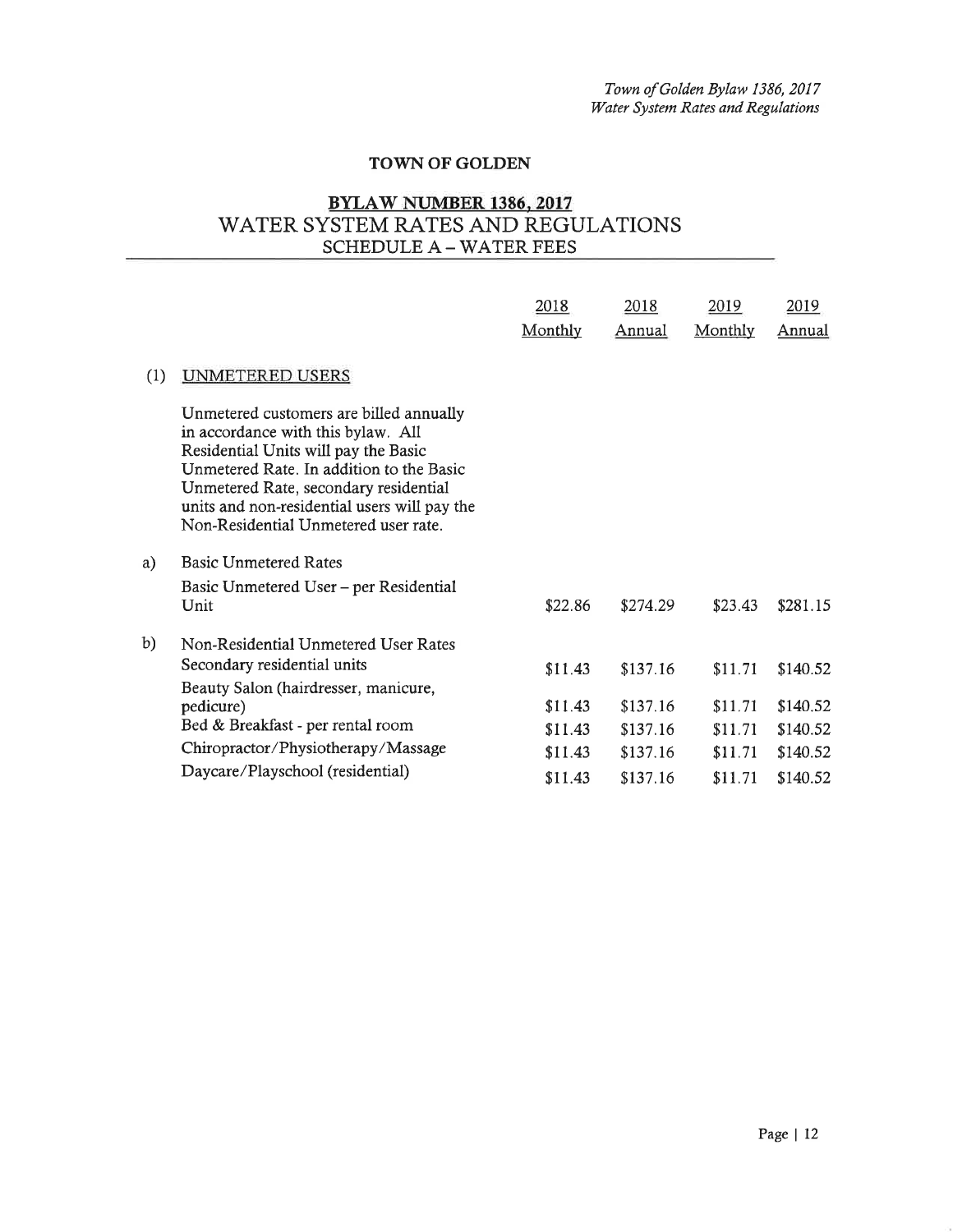|     | <b>METERED USERS</b>                                                                                                                                                                                                                                                                                                                                                                                                                               | 2018                                              | 2019                                              |
|-----|----------------------------------------------------------------------------------------------------------------------------------------------------------------------------------------------------------------------------------------------------------------------------------------------------------------------------------------------------------------------------------------------------------------------------------------------------|---------------------------------------------------|---------------------------------------------------|
| (2) | Metered customers are billed Quarterly in<br>accordance with this bylaw.<br>Metered billing will not apply to<br>participants of the Water Smart<br>Volunteers Residential Metering Program.<br>Bills are comprised of the basic meter rate<br>(based on the connection size) PLUS the<br>Quarterly consumption charge calculated<br>by applying an escalating rate per<br>volumetric unit consumed, then adding<br>these amounts for the quarter. |                                                   |                                                   |
|     | Basic Meter Rate Per Month                                                                                                                                                                                                                                                                                                                                                                                                                         |                                                   |                                                   |
|     | <b>Connection Size:</b><br>$5/8th$ inch<br>$\frac{3}{4}$ inch<br>1 inch<br>1.5 inches<br>2 inches<br>Quarterly Consumption Charge                                                                                                                                                                                                                                                                                                                  | \$6.81<br>\$6.81<br>\$12.11<br>\$27.24<br>\$48.43 | \$6.98<br>\$6.98<br>\$12.41<br>\$27.92<br>\$49.64 |
| a)  | The Quarterly consumption charge is<br>calculated by applying an escalating rate<br>per volumetric unit consumed, then<br>adding these amounts for the quarter.                                                                                                                                                                                                                                                                                    |                                                   |                                                   |
|     | For Imperial Meters - per 1000 gallons                                                                                                                                                                                                                                                                                                                                                                                                             |                                                   |                                                   |
| b)  | $0 - 5,000$ gallons<br>5,001 - 20,000 gallons<br>Over 20,000 gallons                                                                                                                                                                                                                                                                                                                                                                               | \$2.43<br>\$2.79<br>\$3.15                        | \$2.49<br>\$2.86<br>\$3.23                        |
|     | For Metric Meters - per m <sup>3</sup>                                                                                                                                                                                                                                                                                                                                                                                                             |                                                   |                                                   |
|     | $0 - 1,100m^3$<br>$1,101 - 4,399m3$<br>Over 4,399m <sup>3</sup>                                                                                                                                                                                                                                                                                                                                                                                    | \$0.53<br>\$0.61<br>\$0.69                        | \$0.55<br>\$0.63<br>\$0.71                        |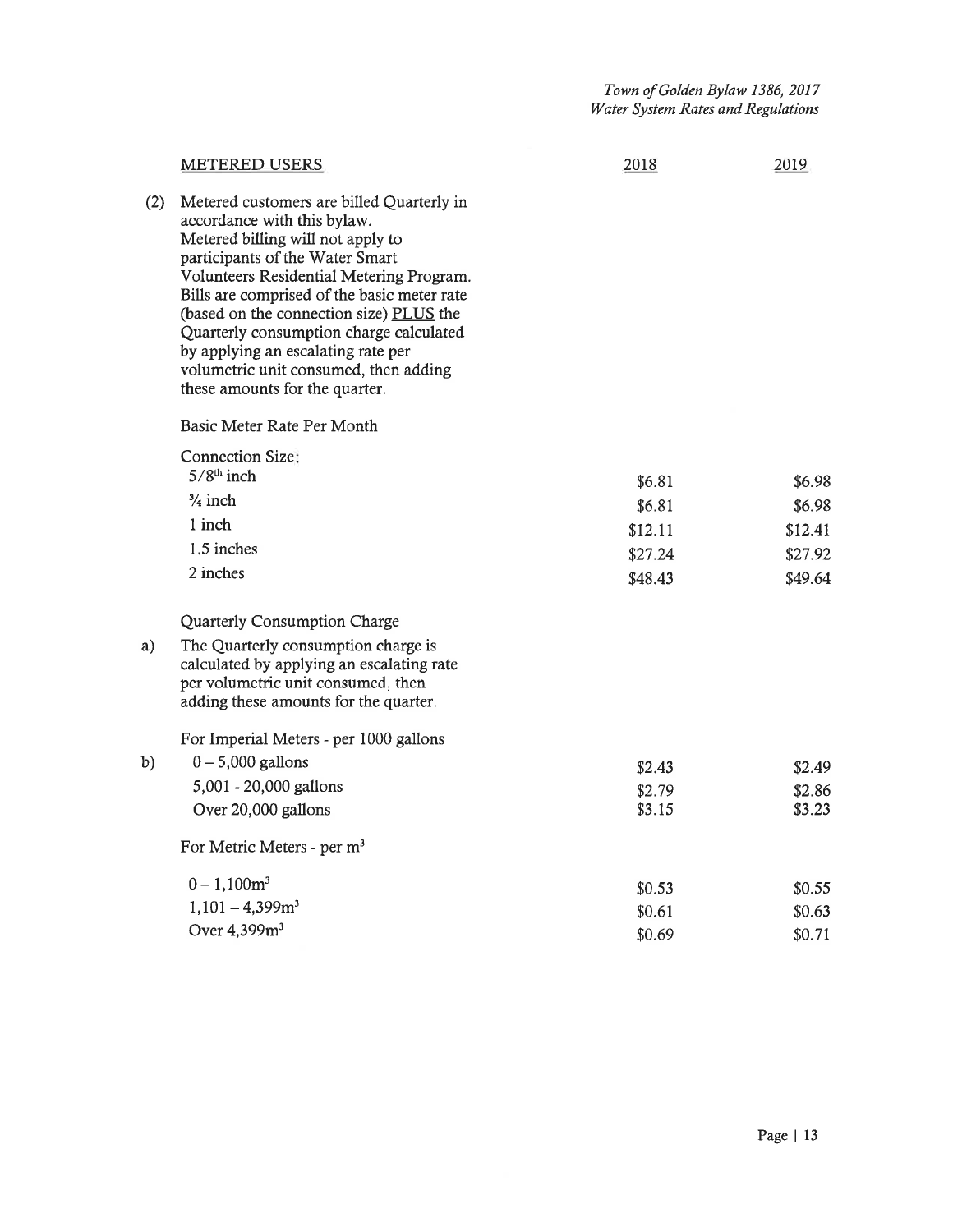|     | <b>METERED USERS</b>                                                                                                                                                                                                                                                                                                                                                                                                                         | 2018                 | 2019                 |
|-----|----------------------------------------------------------------------------------------------------------------------------------------------------------------------------------------------------------------------------------------------------------------------------------------------------------------------------------------------------------------------------------------------------------------------------------------------|----------------------|----------------------|
| (3) | <b>BULK WATER SALE FEES</b>                                                                                                                                                                                                                                                                                                                                                                                                                  |                      |                      |
|     | For non-potable water sold from the 13 <sup>th</sup> Street<br>well.                                                                                                                                                                                                                                                                                                                                                                         |                      |                      |
|     | Per fill including the first 1000 imperial<br>gallons                                                                                                                                                                                                                                                                                                                                                                                        | \$22.19              | \$23.30              |
|     | Per 1000 imperial gallons over 1000<br>gallons                                                                                                                                                                                                                                                                                                                                                                                               | \$11.12              | \$11.68              |
| (4) | <b>CONNECTION FEES</b>                                                                                                                                                                                                                                                                                                                                                                                                                       | 2018                 | 2019                 |
|     | $\frac{3}{4}$ " water service from the main to the<br>property line, PLUS the actual cost of<br>materials, labour, external equipment,<br>internal equipment (current BC Blue Book<br>Equipment Rate Guide), plus an<br>administration fee of 10% for Asphalt<br>Road Replacement, Asphalt or Concrete<br>Driveway Replacement, Traffic Control,<br>Sewer Pumping, Trench Dewatering,<br>Boulevard Restoration and Landscape<br>Restoration. | \$3,272.42           | \$3,436.04           |
|     | For all other Water Service Connections<br>the actual costs are determined by the<br>current collective agreement labour rates,<br>current hired labour and equipment rates,<br>current internal equipment charge rates,<br>current vendor materials costs, plus an<br>administration fee of 10%.                                                                                                                                            |                      |                      |
| (5) | TURN-ON AND TURN-OFF FEES                                                                                                                                                                                                                                                                                                                                                                                                                    |                      |                      |
|     | During normal working hours:                                                                                                                                                                                                                                                                                                                                                                                                                 |                      |                      |
|     | Turn-off fee, per event                                                                                                                                                                                                                                                                                                                                                                                                                      | \$0.00               | \$0.00               |
| (6) | Turn-on fee, per event where billing has<br>been continuous                                                                                                                                                                                                                                                                                                                                                                                  | \$0.00               | \$0.00               |
| a)  | Turn-on fee, per event where billing has<br>been interrupted or for new billing                                                                                                                                                                                                                                                                                                                                                              | \$78.54              | \$82.47              |
| b)  | Outside of normal working hours:                                                                                                                                                                                                                                                                                                                                                                                                             |                      |                      |
|     | Turn-Off fee, per event<br>Turn-On fee, per event                                                                                                                                                                                                                                                                                                                                                                                            | \$163.62<br>\$163.62 | \$171.80<br>\$171.80 |